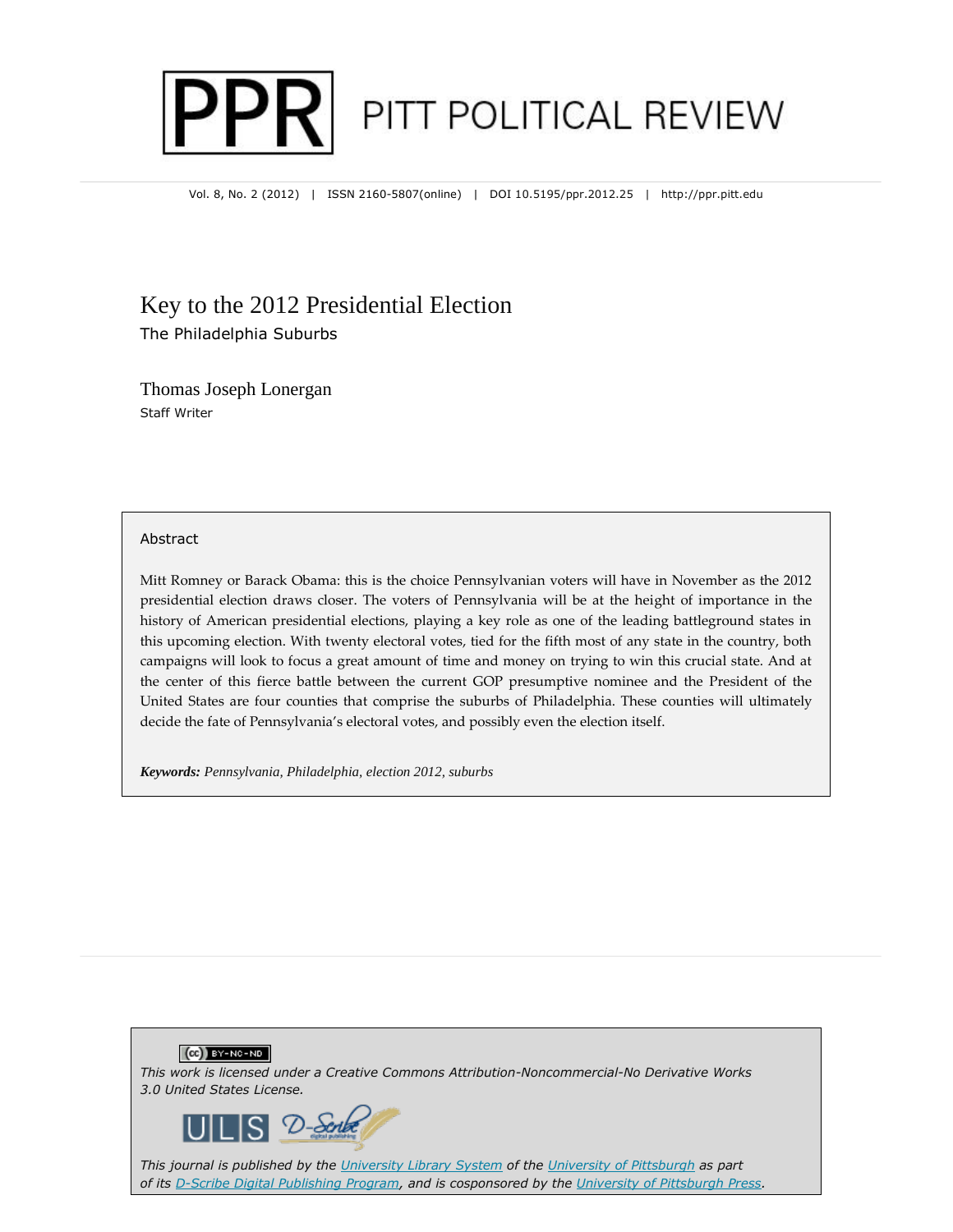PITT POLITICAL REVIEW Vol. 8, No. 2 (2012) | ISSN 2160-5807 (online) | DOI 10.5195/ppr.2012.25 | http://ppr.pitt.edu

### Key to the 2012 Presidential Election The Philadelphia Suburbs

# Thomas Joseph Lonergan

Staff Writer

As the 2012 presidential election draws closer, the choice for Pennsylvanian voters clearly looks to be between former Republican Governor of Massachusetts Willard "Mitt" Romney and incumbent President Barack Obama. As one of the most prominent battleground states, Pennsylvanians will play a key role in the upcoming national presidential election. With its 20 electoral votes, Pennsylvania ties Illinois as the fifth greatest contributor to the electoral college. As such, both campaigns will concentrate a great amount of time and money in order to win this crucial state.

At the center of this fierce political battle between the GOP presumptive nominee and the President of the United States are four counties that comprise the suburbs of Philadelphia. Bucks, Montgomery, Chester, and Delaware Counties have historically decided the fate of Pennsylvania's electoral votes, and could possibly decide this upcoming election. "There isn't any doubt that Pennsylvania is back in the middle of it, and the Philadelphia suburbs are the crucial piece here," said G. Terry Madonna, a leading Pennsylvania political analyst at Franklin and Marshall College. "If you don't win them, you're in real trouble."<sup>1</sup> Will Mitt Romney's business-friendly, jobcreating, government-reducing message appeal to the men and women of suburban Philadelphia? Time will tell, but there is a strong possibility that there will be a presidential electoral victory that has not happened since 1988 when former President Ronald Regan was in office: a Republican winning Pennsylvania in a presidential election.

Democratic presidential candidates have won Pennsylvania five straight times going back to 1992.

Obama won the state by 10 points in 2008, a considerable improvement over Senator John Kerry's 3 point and former Vice President Al Gore's 4 point victories in their respective presidential runs. Obama's solid victory came despite an exceptionally strong effort by Senator John McCain to flip the state. The counties of Bucks, Montgomery, and Delaware have also voted for the Democratic presidential candidate the last five elections, with Chester County joining the ranks in 2008 to create the overwhelming margins in favor of Barack Obama. Obama carried the Philadelphia suburbs (which had grown by 6 percent between 2000 and 2010, with the minority population up 51 percent) by 16 points in 2008, a 9 point improvement over Senator Kerry's margin in 2004. The shift is even larger over the long term: Democrats have enjoyed a spectacular 39-point improvement in their margin in the Philadelphia suburbs since 1988. Combined, these three growing regions composed 52 percent of the Pennsylvania vote. Add in Philadelphia itself, where Democrats traditionally dominate by lopsided margins (67 points in 2008), and this region consequently comprises 64 percent of the statewide vote.<sup>2</sup> As of February 20, 2012, 20 percent of the total registered voting population of Pennsylvania lies within these four counties.<sup>3</sup>

Delaware County is traditionally a Republican stronghold. Residents voted for the Republican candidate in nearly every election since 1854 through 1988. With that said, the prevailing brand of Republicanism in Delaware County was traditionally moderate, as was the case in most Philadelphia suburbs. However, in recent elections Delaware County has been trending Democratic and the Republican registration edge has declined rapidly since 2002, when there were twice as many registered Republicans as Democrats. The county narrowly voted for Bill Clinton in 1992, but has gone Democratic in every Presidential election since then by 10 points or more and by progressively increasing margins. According to the Pennsylvania Department of State, Voting and Elections, as of February 20, 2012, Delaware County currently has 173,513 registered Republican voters and 165,317 registered Democrats.<sup>4</sup>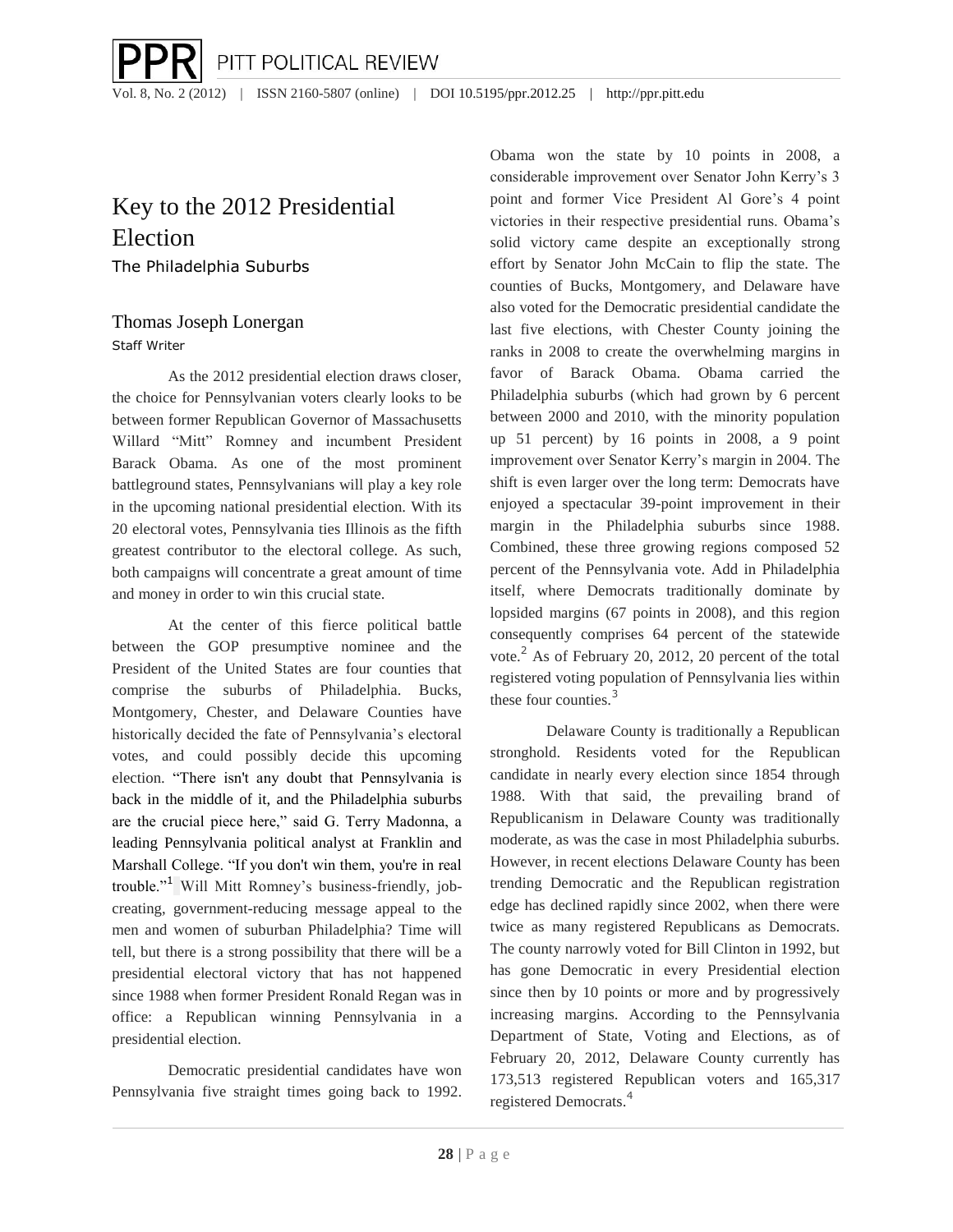

Vol. 8, No. 2 (2012) | ISSN 2160-5807(online) | DOI 10.5195/ppr.2012.25 | http://ppr.pitt.edu

Although Republicans have dominated county politics in Montgomery County, the Democratic Party has made substantial gains over the last twenty years, gaining an edge in registration early in 2008 before the presidential election. After voting for the Republican presidential nominee for six consecutive elections from 1968 to 1988, the Democratic presidential nominee has carried Montgomery for the past five elections by progressively increasing margins. In previous presidential elections, the margin of victory of Democratic candidates from President Bill Clinton to Senator John Kerry was relatively low, lying between 4 and 11 percentage points. It was not until the 2008 presidential election that Montgomery County's Democratic shift became evident with Senator Barack Obama defeating Senator John McCain by 21 percentage points, taking in 60 percent of the vote in the county. Currently, Montgomery County has a breakdown of 210,468 Republican registered voters to 245,918 Democratic registered voters.<sup>5</sup>

Bucks County was once a safeguard for the Republican Party, and although the county has diversified politically, Republicans still control most local governing offices. Like Pennsylvania at large, most consider Bucks County a swing vote in major elections. Democratic registration there overtook that of Republicans in early 2008. All four statewide winners—Barack Obama for President, Rob McCord for Treasurer, Jack Wagner for Auditor General, and Tom Corbett for Attorney General—carried Bucks in November 2008 and then Tom Corbett again for Governor in 2010, suggesting that the key to winning Pennsylvania in an election lies in Bucks County. Unlike the other Democratic-turned counties surrounding Philadelphia, Bucks County has remained a tight race in presidential elections. It was only in 2008 that Senator Barack Obama won the county by 8 percentage points, the biggest margin since President Ronald Reagan's in 1988. Currently, Bucks County has 173,473 Republican registered voters and 185,072 Democratic registered voters.<sup>6</sup>

Chester County is a very reliable Republican stronghold at the county level. However, in recent elections it has tended to vote Democratic. In 2000, Al

Gore lost by almost 10 percentage points, but in 2004 George W. Bush defeated John Kerry by a much smaller margin of only 4 and a half points. Current Pennsylvania Senator Bob Casey Jr. carried the county by 10 points when he unseated incumbent Republican Senator Rick Santorum in 2006. In 2008, Chester County sided with the rest of Pennsylvania and voted for Barack Obama by a much larger margin of 9 percentage points, making him the first Democrat to carry the county in a presidential election since 1964. As of 2010, however, the trend seems to have been broken, with the Republican candidates sweeping all county row offices with an average margin of 20 percent and Governor Tom Corbett carrying the county by a wide margin. As of February 20, 2012, Chester County's distribution of registered voters is 145,902 registered Republicans to 123,484 registered Democrats.<sup>7</sup>

The Philadelphia Inquirer's Jeremy Roebuck, John Duchneskie, and Dan Hardy recently unearthed a troubling sign for President Obama as he prepares for his reelection. According to the trio, "A wave of support from Philadelphia's historically moderate suburbs helped push Barack Obama into the White House in 2008. But if the latest fund-raising totals are any indication, his grip on those crucial swing counties may be slipping."<sup>8</sup> An examination of recent fundraising totals in the Philadelphia suburbs shows a tie between President Obama and his Republican rivals for the presidency. In 2008, an overwhelming amount of support from Philadelphia helped Obama to surpass rival John McCain's vote total in Pennsylvania. A significant additional boost for Senator Obama was the unusually strong show of support for a Democratic candidate by the surrounding suburbs of Philadelphia. If Republicans manage to claim enough votes in Montgomery, Chester, Bucks, and Delaware Counties, they have a good chance of winning the swing state, as was the case with the 2010 gubernatorial election victory of Republican Tom Corbett.

The elections in 2010 can possibly foreshadow things to come for President Obama in 2012. In this election, Attorney General Tom Corbett won by 9 points state-wide, carrying Bucks County by 11 points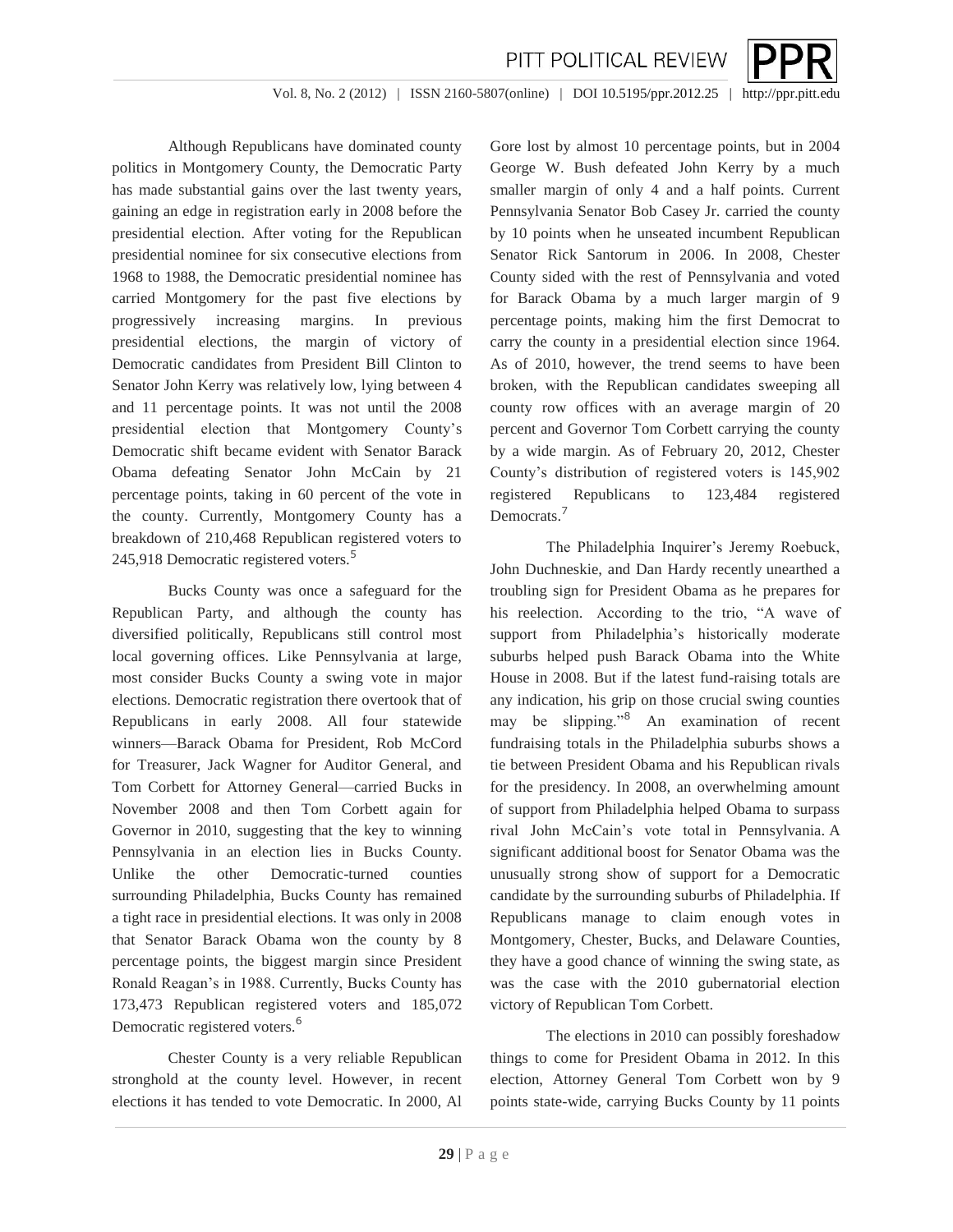

Vol. 8, No. 2 (2012) | ISSN 2160-5807 (online) | DOI 10.5195/ppr.2012.25 | http://ppr.pitt.edu

and Chester County by 12 points (formerly Obama victories in 2008, 8 and 9 point victories respectively) and cut the margin of victory in counties the president carried, with Montgomery County going from a 21 point victory in 2008 to a 3 point win and with Delaware County going from a 22 point victory to a 5 point victory for the Democratic candidate. Another potential indicator for a possible Republican victory in November 2012 is seen in the elections to federal office, more specifically the counties' congressional elections. In Bucks County, former Republican Congressman Mike Fitzpatrick defeated two-term Democrat Patrick Murphy by 8 points. Murphy had defeated Fitzpatrick previously in 2006 by less than 1,500 votes or less than 1 percent prior to President Obama's victory in 2008. In Delaware County, Congressman Joe Sestak, who served the district since 2007, decided to run for the US Senate, leaving the Democratic controlled district up for grabs. Republican Pat Meehan defeated the Democratic challenger by 10 points in 2010. In the usually Republican-leaning

Chester County, Congressman Jim Gerlach who has been serving the  $6<sup>th</sup>$  Congressional District since 2002 won by 14 points in 2010, a significant improvement from 2008 when he only won by 4 points. In the PA 13<sup>th</sup> Congressional District, comprising almost all of Montgomery County, four-term Democratic incumbent Allyson Schwartz went from a 28 point victory in 2008 to a 12 point victory in 2010. Within all of these counties, Republicans made large strides, and the fact that President Obama is only \$36 thousand ahead of Republicans in fundraising as of November 2011 at this point in time is a strong indication that he is not positioned for winning Pennsylvania's electoral votes, or at least not as well as in 2008. Without Pennsylvania in the president's column, the electoral math becomes a lot tighter and his routes to reelection become extremely limited.

Another factor that will support Governor Romney's ability to carry not only Bucks, Montgomery, Delaware, and Chester counties but also Pennsylvania in November is the participation of

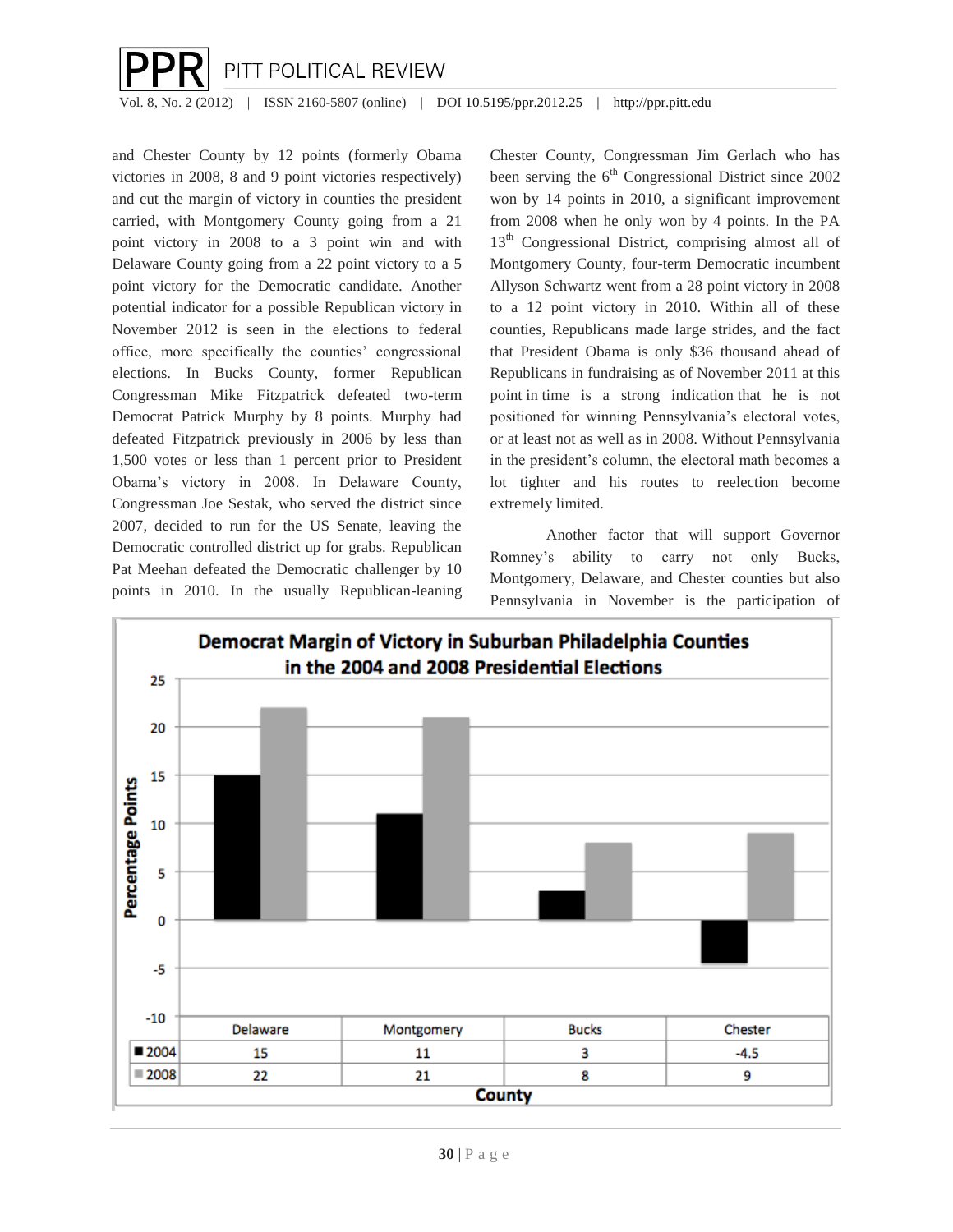

Vol. 8, No. 2 (2012) | ISSN 2160-5807(online) | DOI 10.5195/ppr.2012.25 | http://ppr.pitt.edu

PITT POLITICAL REVIEW

groups that supported the President in 2008. President Obama will rely heavily on an unstable factor if he wants to carry these four suburban counties and Pennsylvania in the general election. He is relying on groups that grew rapidly in 2008 and those who predominantly do not side with Democratic candidates but did overwhelmingly in 2008. There is a great risk that these groups will not support him at the same level in 2012, and more importantly, that they will not turn out at the same rates as they did in 2008. Take minority groups, for example; Obama received 86 percent support from them in 2008. That unusually high figure reflected President Obama's 95 percent support among Pennsylvania's African-American voters and the fact that African-Americans made up two-thirds of Pennsylvania's minority voters compared to half of minority voters nationwide. Some or all of the 95 percent support seems very possible again if economic conditions improve; however, as some recent data suggests, economic pessimism in regards to the president may damper African-American enthusiasm for President Obama. Latin-American enthusiasm for Obama might flag for the same reason, perhaps exacerbated by impatience on the immigration issue, which could bring down this demographics' 72 percent support rate in 2008.

Even less secure is President Obama's hold on white college graduates in the state. The inclination to vote Democratic is a recent trend among this growing group and could easily be disrupted by unfulfilled expectations—such as a lack of economic mobility due to continued economic stagnation. President Obama's second big obstacle is perhaps the GOP's best opportunity: a worsening situation among the white working class, the group already most hostile to the president. In 2008, Obama actually did worse among these voters in Pennsylvania (losing them by fifteen points) than Kerry did in 2004. Should they swing further away from him in 2012 and approach the 30 point nationwide deficit Democrats suffered in 2010, it could hand the Keystone state to the GOP.

Another factor that could cause a Romney victory in November is the economic conditions within these four counties. These four counties represent the

four wealthiest counties within Pennsylvania, with three of the counties (Chester, Montgomery, and Bucks) ranked in the top 100 wealthiest counties in the country. Economic conditions in 2008 were dire throughout the country, not excluding these counties. President Obama's message of hope and change appealed strongly within these very affluent counties, whose residents believed that President Obama would be able to return them to their glory days of just a few years prior. But, as the economic conditions of the United States remain stagnant and are not beginning to see significant improvements, President Obama will begin to find voters less inclined to support his economically optimistic message once again. Governor Romney's credentials favor these very affluent areas that are looking for an economic rebound; an extremely successful businessman and one term governor of an industrial state, similar to Pennsylvania in many ways, is the perfect combination to battle the incumbent president's economic track record. As of January 2012, the unemployment rate of Pennsylvania is sitting around 7.6 percent, with Bucks County at 7.6 percent, Chester County at 6.3 percent, Delaware County at 8.2 percent, and Montgomery County at 7.2 percent.<sup>9</sup> If these numbers remain the same or were to get worse, with three of these very populous counties having unemployment rates above or near the state's unemployment rate, President Obama is going to have a difficult time combating Governor Romney's economic message and attacks.

If there is an absolute deciding demographic in American presidential election history, simply look at the American Catholic vote during national elections. In nine of the past ten presidential elections, the Catholic vote has gone to the candidate who ultimately won the election. Five times it has gone to a Republican; four times to a Democrat. In five of those elections, the percentage of the Catholic vote taken by the winner has been within a single percentage point of the share he won overall. In 2008, 54 percent of Catholics voted for President Barack Obama, and he won.<sup>10</sup> For Pennsylvania, more specifically the suburban counties of Philadelphia, the Catholic vote will be equally important in deciding who ultimately wins the counties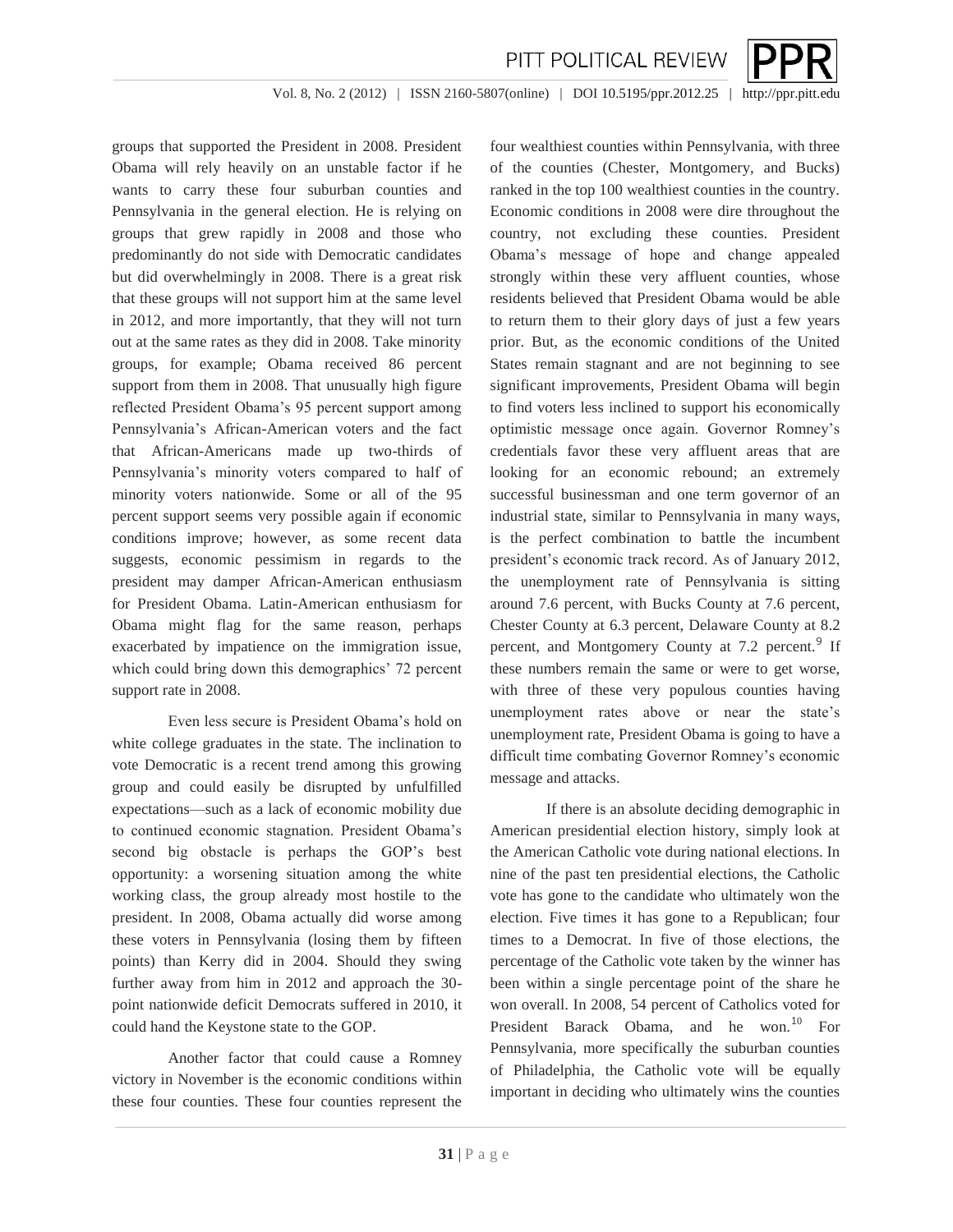

Vol. 8, No. 2 (2012) | ISSN 2160-5807 (online) | DOI 10.5195/ppr.2012.25 | http://ppr.pitt.edu

as well as the state, because of the strong roots Catholicism has throughout Bucks, Montgomery, Delaware, and Chester Counties. On a statewide basis, the January 2012 Franklin and Marshall College Poll indicated that President Obama was leading Governor Romney by a 41-28 margin with Catholic voters in the general election. $^{11}$  But more recently, the question over the Patient Protection and Affordable Care Act ( "Obamacare") requiring employers and religious institution to pay for contraception for its employees has brought this relatively moot social issue to the forefront of the campaign, and with it, the question of whether President Obama's extremely enthusiastic Catholic support will carry over from the 2008 election. If Governor Romney can capitalize on the shrinking support from Catholic voters for President Obama, especially in the suburbs of Philadelphia, which have a Catholic population of nearly one million, Romney should be able to win these counties in the November general election. Delaware, Montgomery, Bucks, and Chester Counties rank third, fourth, fifth, and sixth respectively in terms of largest Catholic population in Pennsylvania, falling behind only Philadelphia and Allegheny Counties.<sup>12</sup> More importantly, Catholics make up 73, 66, 58, and 40 percent of the populations of Delaware, Bucks, Chester, and Montgomery counties, respectively.<sup>1</sup><sup>3</sup>

As Stephen S. Schneck, director of the Institute for Policy Research and Catholic Studies at The Catholic University of America pointed out in a recent article on CNN, the Catholic vote in the United States is changing. Catholics in the last 50 years have lost much of their sense of special self-identity and have become more assimilated into mainstream American culture.<sup>14</sup> Long passed are the days when a Catholic running for elected office was a major concern because of potential ties to the Vatican, seen on a large scale in the 1960 presidential election with Democratic candidate John F. Kennedy. The difference between the rest of the nation and Bucks, Montgomery, Delaware, and Chester counties that makes the Catholic vote extremely important in these areas is the fact that the growing change is occurring racially and ethnically, with a growing number of Latin-American Catholics

becoming less religiously strict. The makeup of these suburban counties mirrors the traditional makeup of Catholic areas established during the period of heavy immigration from Europe in the  $19<sup>th</sup>$  century: predominantly working class, often living in ethnically white neighborhoods, attending their own parochial schools and colleges, and establishing their ownreligious based hospitals and charities in the United States. The point is that even though American Catholics are becoming less traditional in their practices, the Catholics of suburban Philadelphia remain relatively as traditional as they were 100 years ago and will be a major swing vote that will determine the winner of these counties, Pennsylvania, and possibly the national election.

One other factor that could help Governor Romney to win Pennsylvania and the Philadelphia suburban counties in November is his selection of a vice presidential candidate. Come the end of June, when the GOP nominee is all but official, both candidates will be making multiple trips to small towns like West Chester, Doylestown, Bryn Mawr, and Hatboro. However, expect the vice presidential candidates, once selected, to be camped out there. Romney's choice of running mate will have an enormous impact on how Bucks, Montgomery, Delaware, and Chester counties will vote. At this point in the presidential primary race, there are a few potential candidates Governor Romney can choose that could help Romney tremendously in those counties come November. Potential candidates such as New Jersey Governor Chris Christie, Florida Senator Marco Rubio, former Mayor of New York City Rudy Giuliani, and Indiana Governor Mitch Daniels, all may prove to be political assets in Romney's quest to win the Philadelphia suburbs in November because of their popularity and political positions. Overall, the vice presidential choice will be a major decision not only because of the enthusiasm the running mate can bring to Governor Romney, but because the candidate will have to compete with the very popular incumbent, Vice President Joe Biden. Biden is a well-known figure in Philadelphia. Delaware County shares a border with the former Senator's home state. He is very popular among